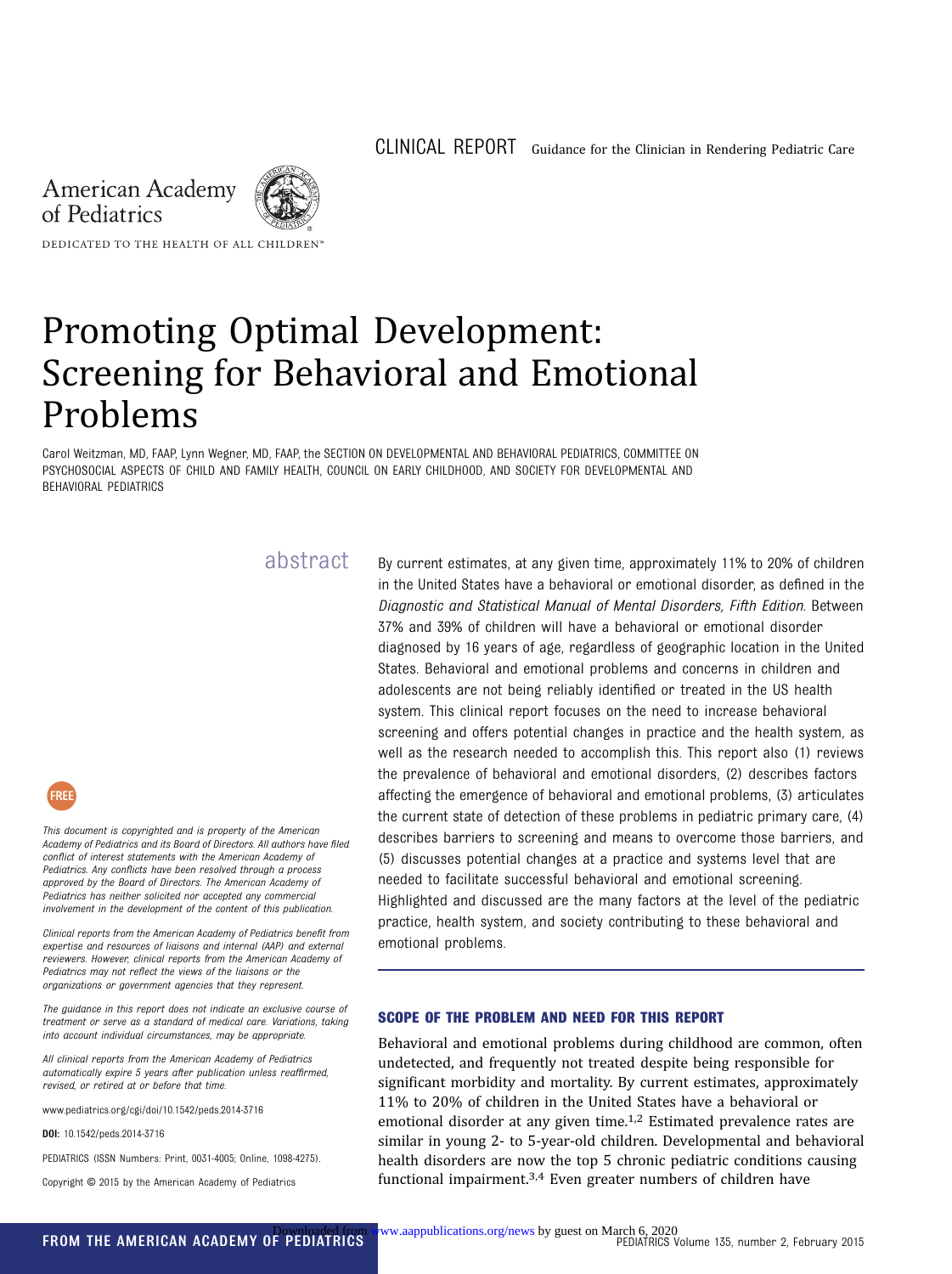behavioral or emotional problems causing impairment or distress that do not meet criteria of the Diagnostic and Statistical Manual of Mental Disorders, Fifth Edition for a disorder. The purpose of this report is to provide pediatricians with a rationale for and guidance to implement screening for behavioral and emotional problems in primary care settings. However, in evaluating and promoting optimal child development and well-being, the domains of development and behavior must be considered together within the context of the family. These domains are not separate constructs but rather parts of a whole. Therefore, this report emphasizes that behavioral screening must always be 1 component of a comprehensive developmental and behavioral screening program that extends through childhood and adolescence.

#### EPIDEMIOLOGY OF BEHAVIORAL AND EMOTIONAL DISORDERS

It is estimated that 25% to 40% of children with 1 disorder will have at least 1 additional mental health or behavioral diagnosis at a given time.1,5,6 The most common cooccurring conditions are attentiondeficit/hyperactivity disorder (ADHD) and oppositional defiant disorder, but co-occurrence of anxiety and depression is also common.

Between 37% and 39% of children will have a behavioral or emotional disorder diagnosed by 16 years of age, with the most common diagnoses being impulse control/disruptive behavior problems, anxiety, and mood disorders.1,7,8 Between 23% and 61% of children with a diagnosis at 1 time will have a diagnosis in the future, although it is not always the same diagnosis.<sup>1</sup>

Approximately 50% of adults with behavioral health problems report that their disorders emerged in early adolescence.9 Anxiety disorders and ADHD are the earliest disorders to emerge, often in the preschool and

early school-age years, with substance abuse being the latest to emerge. An approximately 2- to 4 year period between symptom appearance and disorder has been demonstrated, suggesting that there may be opportunities for secondary prevention or early intervention.6

#### FACTORS AFFECTING THE EMERGENCE OF BEHAVIORAL AND EMOTIONAL PROBLEMS

In 2010, more than 1 in 5 children were reported to be living in poverty.6,10 Economic disadvantage is among the most potent risks for behavioral and emotional problems due to increased exposure to environmental, familial, and psychosocial risks.11–<sup>13</sup> In families in which parents are in military service, parental deployment and return has been determined to be a risk factor for behavioral and emotional problems in children.14 Data from the 2003 National Survey of Children's Health demonstrated a strong linear relationship between increasing number of psychosocial risks and many poor health outcomes, including social-emotional health.15 The Adverse Childhood Experience Study surveyed 17 000 adults about early traumatic and stressful experiences. Two-thirds of respondents experienced at least 1 type of childhood psychosocial risk, and 20% experienced more than 3. Adverse early experiences were related to increased rates of health problems in adulthood including obesity and cardiovascular disease as well as substance abuse, mental health problems, and poor healthrelated quality of life. As the Adverse Childhood Experience Study score increased, so did the number of risk factors for the leading causes of death.16,17 Shonkoff uses the phrase "toxic stress" to describe high cumulative psychosocial risk in the absence of supportive caregiving18,19; this type of unremitting stress ultimately compromises children's ability to regulate their stress

response system effectively and can lead to adverse long-term structural and functional changes in the brain and elsewhere in the body. The 2012 American Academy of Pediatrics (AAP) Policy Statement "Early Childhood Adversity, Toxic Stress, and the Role of the Pediatrician: Translating Developmental Science Into Lifelong Health" advocated viewing the causes and consequences of toxic stress from the same perspective as other biologically based health impairments.19

#### POLICIES IN PLACE

In 2004, the AAP established the Task Force on Mental Health, which "articulated mental health competencies for primary care; developed guidance for addressing systemic and financial barriers to providing mental health care in primary care settings; and provided tools and strategies to assist pediatricians in applying chronic care principles to children with mental health problems."20 The Task Force also provided guidance (through identifying tools and describing strategies) to providers on adapting current practice to include mental health care. A recent publication articulated an initial blueprint for behavioral and emotional screening in pediatric practice. $21$  The current statement supports the Task Force guidance by providing the evidence supporting screening for emotional and behavioral concerns.

#### CURRENT STATE OF DETECTION OF BEHAVIORAL AND EMOTIONAL PROBLEMS IN PEDIATRIC SETTINGS

Behavioral and emotional problems and concerns in children and adolescents are not being reliably identified or treated in the US health system.6,22–<sup>25</sup> Current estimates suggest that fewer than 1 in 8 children with identified mental health problems receive treatment. Even when a child or adolescent is well known in a pediatric practice, only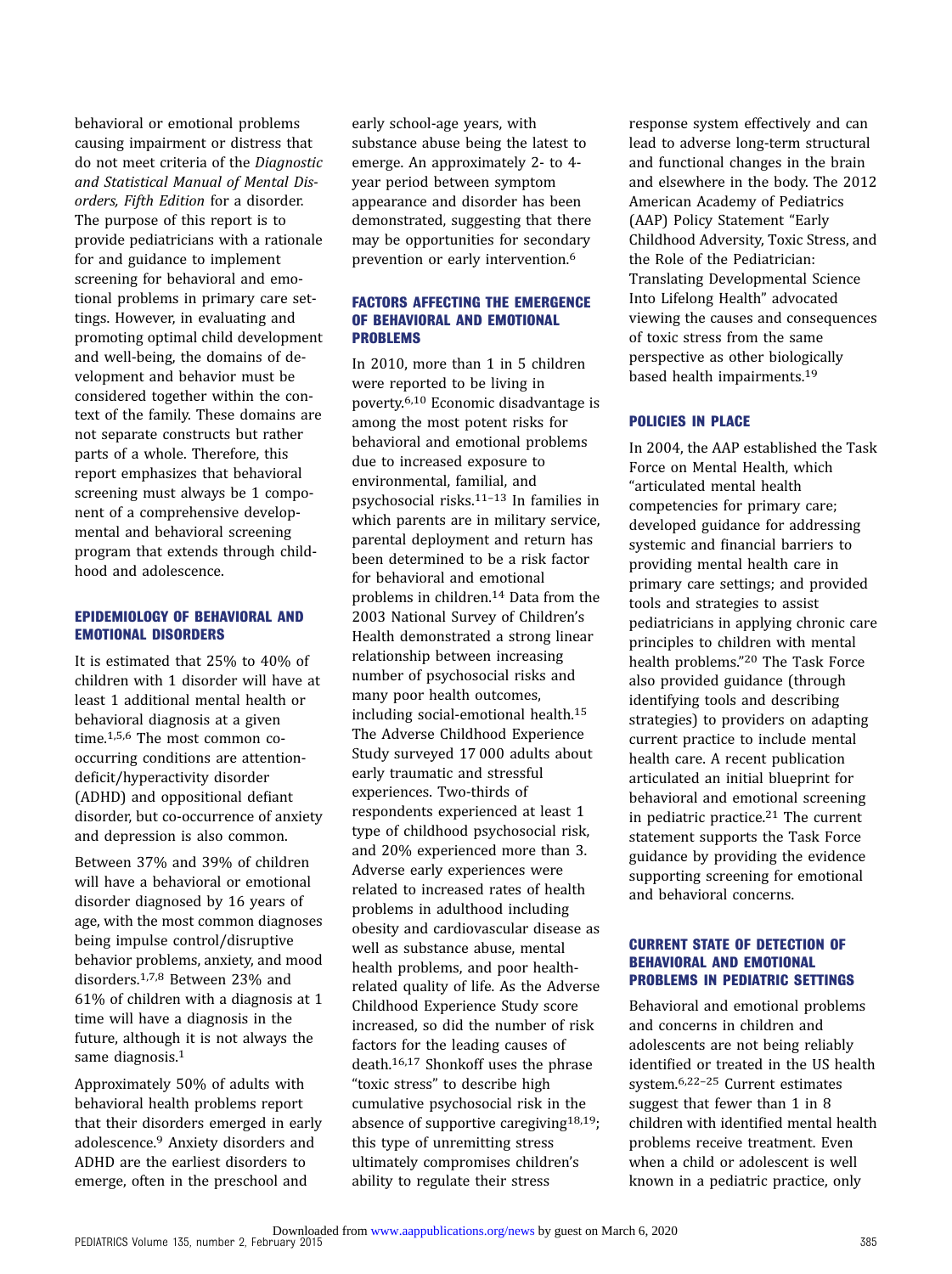50% of those with clinically significant behavioral and emotional problems are detected.23 Other investigators have found similarly high failure of detection rates ranging from 14% to 40%.22,24 Surveyed pediatricians, however, overwhelmingly endorse that they should be responsible for identifying children with ADHD, eating disorders, depression, substance abuse, and behavior problems.26

Clinicians' ability to identify developmental and behavioral problems in primary care, on the basis of clinical judgment alone in the absence of a standardized measure, has been shown to have low sensitivity, ranging from 14% to 54% and a specificity ranging from 69% to 100%.27 Providers are less likely to identify problems in minority or non–English-speaking children and adolescents.25

In a study of clinicians in more than 200 practices, pediatric providers reported using a standardized measure to assess mental health problems in 20.2% of all visits, with 50.2% of providers reporting never using any formal measure.28 Fewer than 7% of providers reported using a standardized measure during 50% or more of visits.28

#### BARRIERS TO SCREENING

Pediatricians report a lack of confidence in their training and ability to successfully manage children's behavioral and emotional problems29 with only 13% of pediatricians reporting confidence.30 Common barriers to adopting new screening practices in pediatrics include lack of time,30 long waits for children to be seen by mental health providers, and lack of available mental health providers to refer children.31,32 Liability issues have been identified as a barrier to screening and managing children with behavioral and emotional problems. Pediatricians have also raised concerns about the increasing number of mandates outlined in practice guidelines with evershrinking time for health maintenance visits as a result of reimbursement pressures.33

#### AVAILABLE TOOLS TO SCREEN FOR BEHAVIOR AND EMOTIONAL PROBLEMS

Behavioral and emotional screening instruments have many of the same advantages and limitations as developmental screening instruments. They involve a time commitment for parents or guardians to complete and for staff and clinicians to score, interpret, and report the results.32

Screening instruments can be used to predict risk of a disorder but do not make the diagnosis. There are global (broadband) scales that may screen for several conditions, and there are domain-specific (single-condition) tools are most useful for screening for a specific problem, such as substance use or adolescent depression and suicidality.32

Pediatricians should be aware of the sociodemographic characteristics of populations enrolled in validation studies as they make decisions regarding any screening instruments used. Pediatricians need to consider the literacy and health literacy levels of parents, guardians, children, and adolescents completing screens, whether the instrument should be administered in English or another language, and whether the person completing the screen will need additional help.

Pediatricians should be familiar with the psychometric properties of an instrument and under what conditions reported sensitivities and specificities were obtained.<sup>32</sup> Like developmental screening tools, behavioral and emotional screening tools should have a sensitivity and specificity of  $\geq$  0.70.<sup>34</sup>

Once the patient is old enough to answer reliably, self-report versions can provide information about

feelings not noticed by outside observers, such as those associated with anxiety or depression. Most selfreport versions are normed on patients 8 years and older.

The research on behavioral and emotional screening in younger children is more limited than in school-age children, but increasingly, reliable, brief measures suitable for use in primary care exist, and new ones are being developed,35,36 making it possible to screen children and adolescents from aged 6 months through 18 years of age.

Behavior and emotional screens available in the public domain can be found in Appendix 1.

#### OVERCOMING BARRIERS TO SCREENING

The policy statement "The Future of Pediatrics: Mental Health Competencies for Pediatric Primary Care" outlined the skills pediatricians need in the area of mental health.37 The AAP Task Force on Mental Health has developed materials to help pediatricians assess their current practice and readiness to change and to code accurately for mental health screening and services.38,39 The AAP also developed a Web site providing resources and materials free of charge ([http://www2.aap.org/](http://www2.aap.org/commpeds/dochs/mentalhealth/KeyResources.html) [commpeds/dochs/mentalhealth/](http://www2.aap.org/commpeds/dochs/mentalhealth/KeyResources.html) [KeyResources.html](http://www2.aap.org/commpeds/dochs/mentalhealth/KeyResources.html))40 as well as "Addressing Mental Health Concerns in Primary Care: A Clinician's Toolkit,"41 which is available for a fee.

Professional organizations, including the AAP, Society for Developmental and Behavioral Pediatrics, American Academy of Child and Adolescent Psychiatry, and National Alliance on Mental Illness, provide ongoing continuing medical education and resources.

#### LESSONS LEARNED FROM DEVELOPMENTAL SCREENING

Many barriers to behavioral and emotional screening are similar to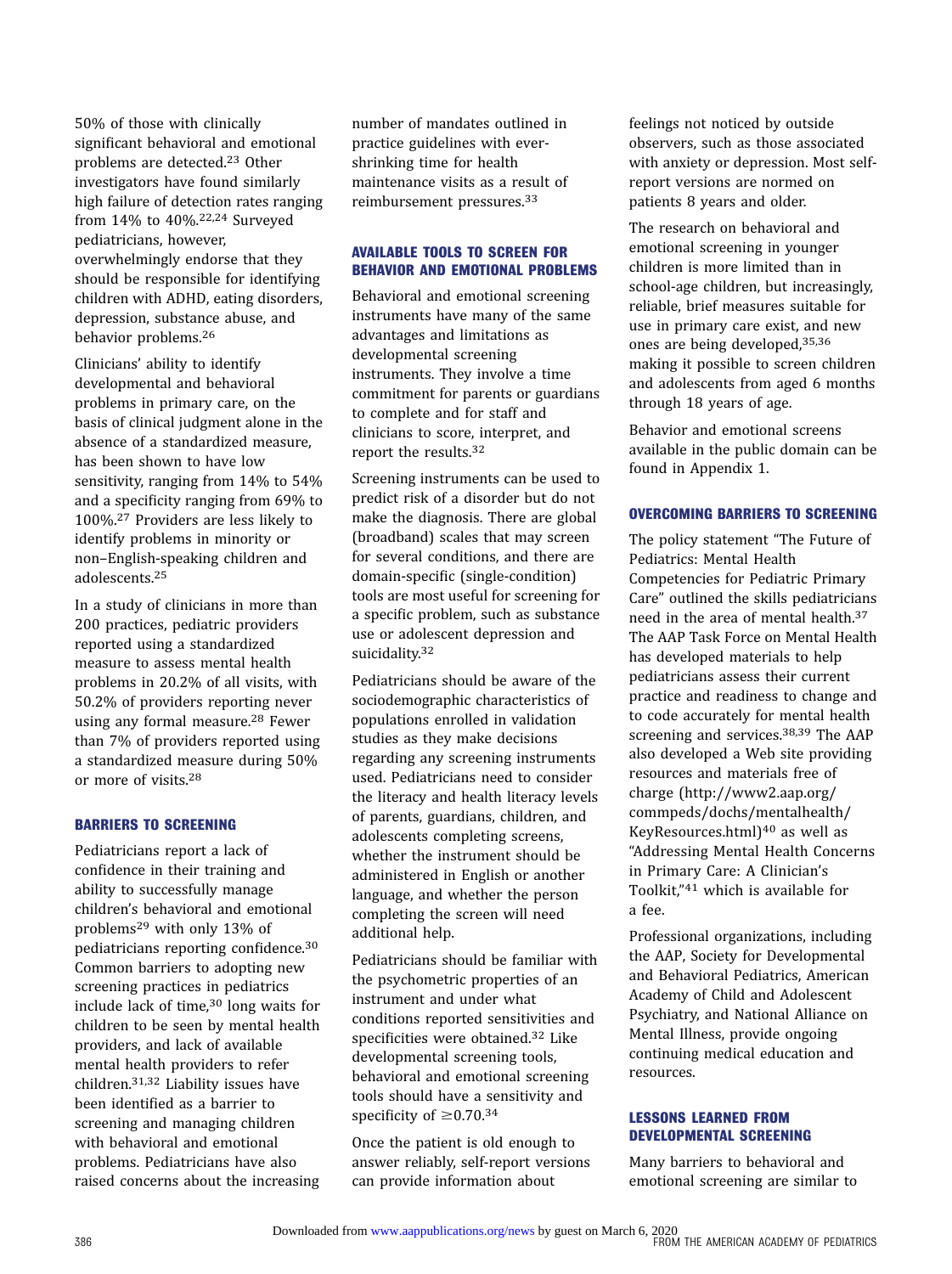those identified when developmental screening was proposed as a regular part of pediatric care. In 2006, the AAP policy statement "Identifying Infants and Young Children With Developmental Disorders in the Medical Home: An Algorithm for Screening and Surveillance"42 was published. Since the publication of the statement, 44.8% of pediatricians reported using standardized developmental screening tools more often, and 72.2% reported using standardized autism screening tools more often.43 National demonstration projects including the Assuring Better Child Development Screening Academy44 and the AAP's Developmental Surveillance and Screening Policy Implementation Project<sup>45</sup> achieved high levels of screening in primary care. These projects provided valuable lessons about implementing a screening program (Table 1) and behavioral and emotional screening may follow similar patterns. Similar large-scale initiatives may need to be developed to determine the best practices for implementing a behavioral and emotional screening program.

#### GUIDANCE FOR PEDIATRICIANS

The following steps and Table 2 are designed to give pediatricians a clear road map to implement behavioral and emotional screening in practice. Although distinct from screening, pediatricians should familiarize themselves with evidence-based

programs that have been shown to promote children's social-emotional development through positive parenting,46–<sup>51</sup> possibly preventing the emergence of problems.

- 1. Readying the Practice. As was seen in developmental screening, frontend work is needed to train and prepare an office to adopt screening practices. It may be helpful to enlist the assistance of local mental health professionals or developmental-behavioral pediatricians in selecting and implementing screening procedures.
- 2. Identifying Resources. Before initiating a behavioral and emotional screening program, pediatricians need to determine what they will do when a child or parent has a positive screening result. Pediatricians should familiarize themselves with local resources and identify referral sources. In the absence of this, pediatricians are likely to feel frustrated and overwhelmed when they identify children and adolescents in need of services but are unable to find appropriate, high-quality treatment of them. Pediatricians will need to work with the community to advocate for more treatment and intervention services.
- Increasing numbers of practices have colocated a mental health provider (eg, psychologist, licensed clinical social worker, licensed therapist) within the practice. These providers are integrated into the

practice and can provide timely assistance for behavioral emergencies as well as support the primary care provider in implementing and interpreting the office screening program.

- Another model of a successful collaboration program between primary providers and child psychiatrists, the Massachusetts Child Psychiatry Access Project, promotes access to psychiatric consultation for primary care providers through a network of children's mental health collaboration teams. The overall aim is to improve access to treatment of children with mental health concerns [\(http://www.mcpap.com/](http://www.mcpap.com/about.asp) [about.asp\)](http://www.mcpap.com/about.asp). This type of program currently is being implemented in more than 30 states.
- 3. Establishing Office Routines for Screening. As with developmental screening, children should be screened at regular intervals for behavioral and emotional problems with standardized, wellvalidated measures beginning in infancy and continuing through adolescence. Screening beginning in the first year of life can identify disturbances in attachment, regulation, and the parent-child relationship, although the optimal approaches to screening infants and very young children are less clear-cut than screening children at older ages. Ongoing care involves maintaining a good history regarding factors that can influence the early parent-child relationships, such as discipline practice, parenting stress, psychosocial risks, and positive parenting.

Currently, developmental and behavioral/emotional screenings are viewed as separate constructs, and most well-validated measures screen for them independently. Developmental screening is commonly perceived as identifying disordered expressive and receptive language, fine and gross motor skills, self-help skills, and

| <b>TABLE 1</b> Lessons Learned From Implementing a Screening Program |  |
|----------------------------------------------------------------------|--|
|----------------------------------------------------------------------|--|

| What Promoted Screening Implementation                                                                                                 | What Challenges Remained                                                                                                                                                                                           |
|----------------------------------------------------------------------------------------------------------------------------------------|--------------------------------------------------------------------------------------------------------------------------------------------------------------------------------------------------------------------|
| • Creating an office-wide implementation system<br>• Dividing responsibility among staff                                               | • Consistent referral of children with failed screens<br>• Distributing screens to children at screening ages<br>but not to others                                                                                 |
| • Actively monitoring implementation and<br>continuing to make changes<br>• Choosing screens perceived to least disrupt<br>clinic flow | • Maintaining consistent screening practice during<br>busy times<br>• Coping with screening gaps due to staff turnover                                                                                             |
| • Aligning screening measures with those used<br>in community based programs                                                           | • Not screening when surveillance raised concerns<br>• Tracking referrals through a distinct<br>implementation system from screening<br>• Nonadherence to the 30-mo screen because of<br>expected nonreimbursement |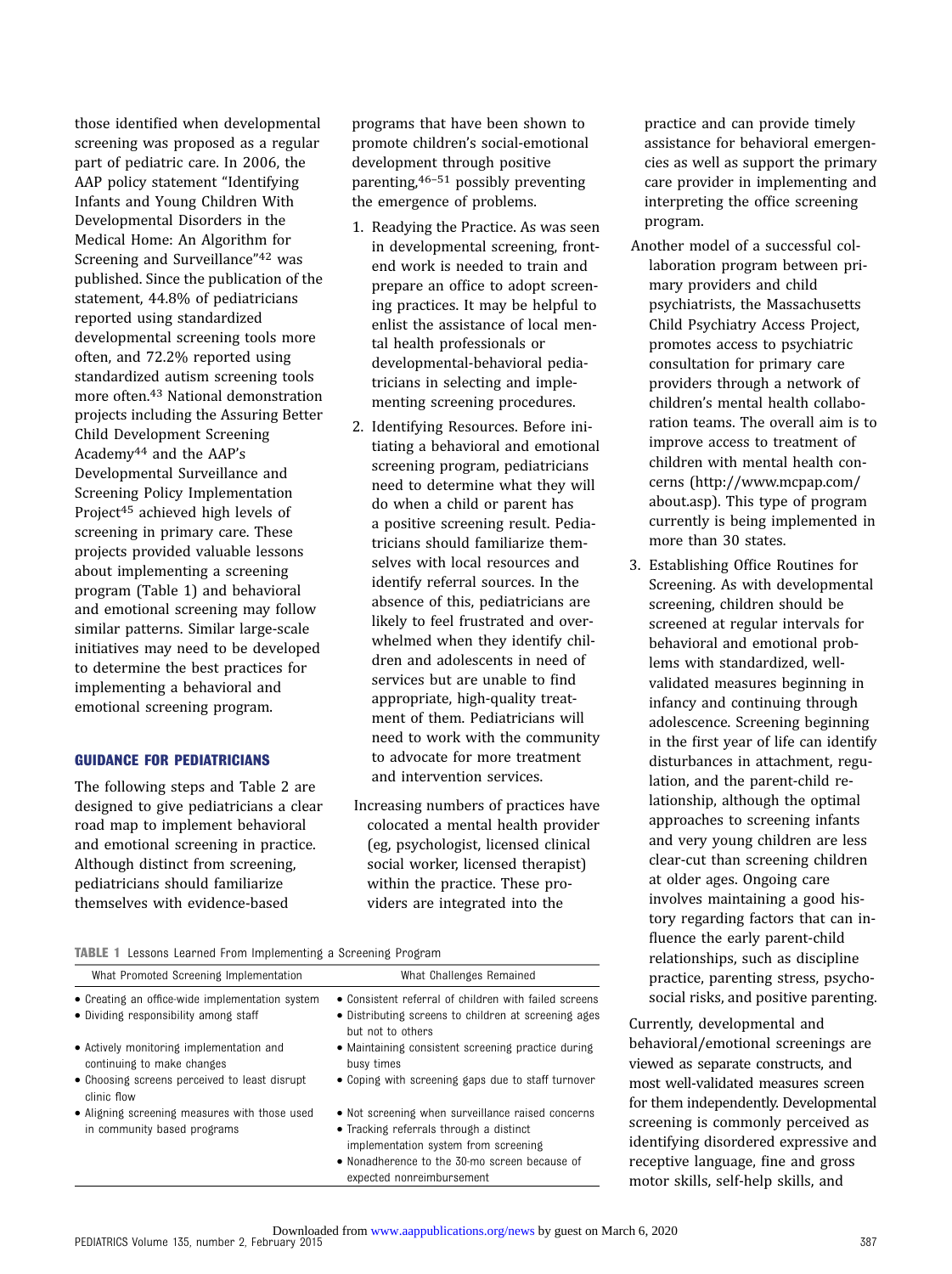#### TABLE 2 Steps to Implement Behavioral and Emotional Screening in Practice

- 1. Readying the practice
	- Describe and evaluate current efforts already in place
	- Identify a practice champion
	- Train all staff
	- Consider incremental screening and actively monitor implementation
	- Develop a screening roadmap from providing the screen through the referral process
	- Add behavior and emotional problems to the problem list and update this at each visit
	- Problem solve challenges that arise across the entire practice
	- Determine how to best publicize new screening practices to families
	- Consider additional costs for procuring screening tools, etc
	- Prepare for psychiatric emergencies that may present in the office

2. Identifying resources

- Identify referral resources that include the following:
	- Areas of expertise
	- Hours of operation
	- Payment methods
	- Ability to treat non–English speakers
- Develop a plan for bidirectional communication
- Learn about emergency mental health services
- Partner with adult providers and community resources to help parents with identified psychosocial risk

3. Establishing office routines for screening and surveillance

- Implement screening in the first year of life and at regular intervals throughout childhood and adolescence
- Incorporate screening for family psychosocial risks and strengths
- Determine appropriate screening intervals for the practice (combined with or distinct from developmental screening intervals) based on things such as clinic flow, allotted time to discuss screening results, etc
- Partner with parents to formulate a plan when there is a failed screen
- Identify strengths of the child and communicate these to the family
- Screen when the child, family, or provider has concerns
- Establish a registry of children with positive screens and family psychosocial risk
- Monitor children with significant risk factors with heightened surveillance and more frequent screening
- 4. Tracking referrals
	- Develop a mechanism to track progress of children referred for assessment or treatment (eg, successful referral, evaluation or initiation of treatment)
- Collect information about families' experience with referral resources
- 5. Seeking payment
	- Familiarize the practice with appropriate CPT codes for screening, care plan oversight, face-to-face and non–face-to-face services and reimbursement by different insurance companies
	- Track billing and reimbursement for screening efforts
- 6. Fostering collaboration
- Explore colocated or other innovative models of care and partnerships with mental health professionals

cognitive milestones, whereas behavioral and emotional screening identifies problems in areas including social-emotional regulation, mood and affect, attention, and interpersonal skills. There is a significant yet incomplete overlap between developmental and behavior problems. Studies have revealed that children with cognitive, language, and social impairments and developmental disabilities, in general, are far more likely to manifest behavioral and emotional problems.12 Beginning in early adolescence, screening for substance use should be implemented.21,52 Substance use and dependence have consistently been found to be 1 of the most prevalent behavioral health diagnoses in adolescents. Identifying and treating a behavioral or emotional problem without detecting and treating cooccurring substance use will likely lead to ineffectual treatment. The US Preventive Services Task Force recommends screening all adolescents (12–18 years of age) for

depression, when systems are in place, to ensure accurate diagnosis, treatment, and follow-up.53 Pediatricians should use targeted screening for other problems, such as suicidality or anxiety, if there is concern raised by the provider, patient, or parent or the child is at high risk.

Children's behavioral and emotional problems are frequently associated with family psychosocial risk. Family psychosocial screening can provide important information about potential protection or lack thereof for a child who may or may not yet show signs of behavioral or emotional problems. Early detection and treatment of family psychosocial risk may potentially avert the emergence of problems in the child. Only a limited number of well-validated screens suitable for use in primary care for broad screening of family psychosocial risk and family support and functioning are available, although a few show promise.54–<sup>56</sup> There are screening measures for specific psychosocial stressors, such as maternal depression, and these have been shown to be feasible in pediatric settings.57,58 Family screening for psychosocial risk within pediatric settings, however, raises a number of dilemmas, including concerns about liability and payment and who is responsible for an adult's well-being after a problem is detected.59

4. Tracking Referrals. If the child was referred for services after screening, it is important for pediatricians to inquire as to whether referrals were completed and services were obtained or understand what barriers parents have experienced and how these can be overcome. Furthermore, it is important for pediatricians, with parental permission, to obtain information from the referral and to learn whether services obtained were effective and whether symptoms in the child have been reduced or eliminated.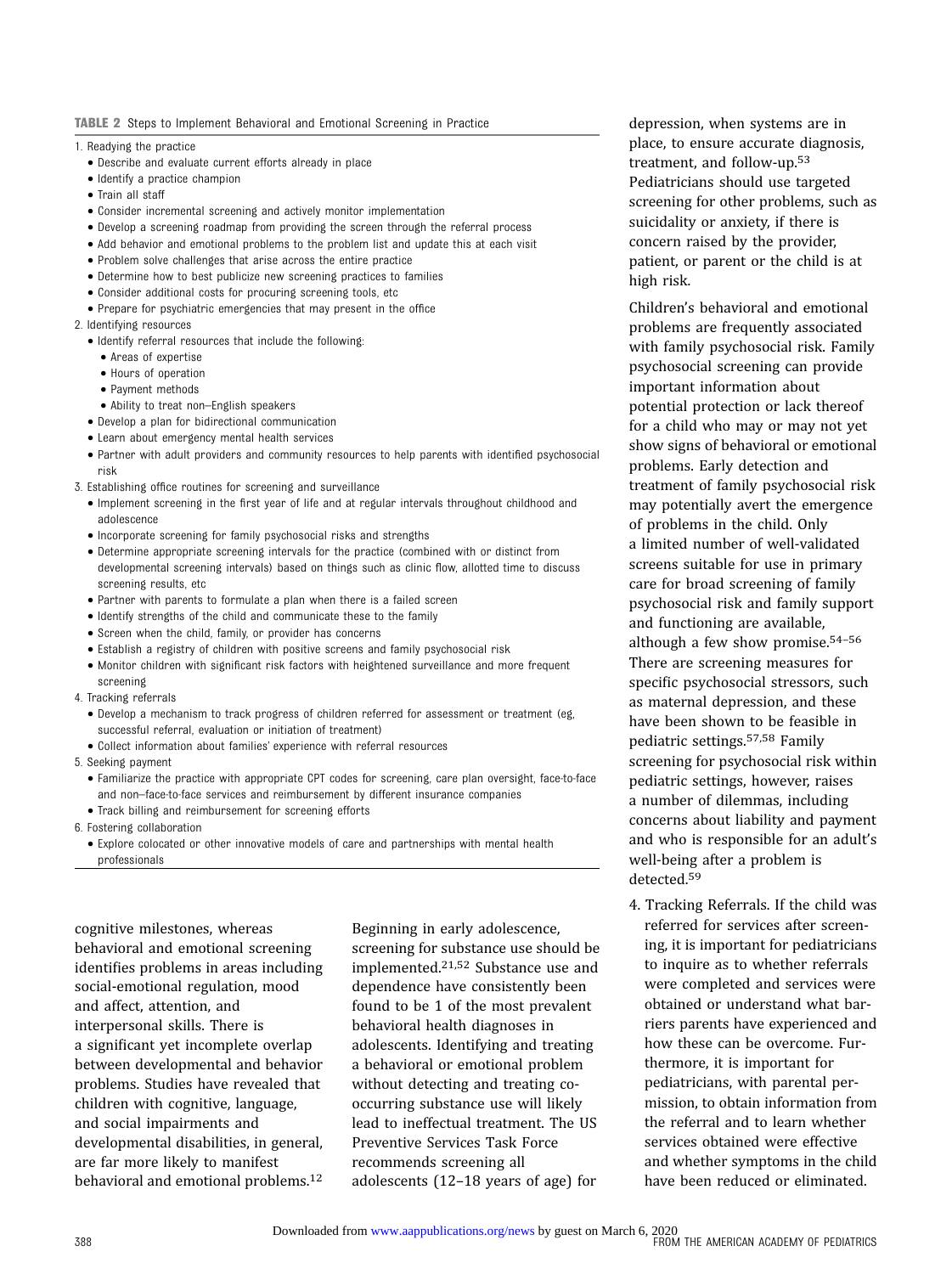This follow-up may require a separate office system than screening procedures.

- 5. Seeking Payment. One of the biggest "systems" hurdles facing pediatricians is the difficulty obtaining payment for screening patients for behavioral and emotional problems and for screening families for psychosocial risk and functioning. The adoption of the proposed screening and surveillance practices, may lengthen visit time to discuss results without additional payment to support that time and create significant non– face-to-face work.<sup>60</sup> This includes referring patients and families to appropriate resources, tracking referrals, communicating with other professionals (which may require reviewing lengthy reports and school plans), and following up with children and families. Overcoming this critical barrier is fundamental to transforming pediatric practice to a medical home model. With the advent of reimbursable billing codes for screening, including Current Procedural Terminology (CPT) codes 96110 and 99420, some practices are beginning to see some financial payment for the addition of screening programs. Additionally, a new CPT code for brief behavioral assessment, 96127, has been included in CPT 2015 to allow the separate reporting of this service.
- 6. Fostering Collaboration. Innovative collaborations have been well described and include colocation and integrated and consultative models, such as the Massachusetts Child Psychiatry Access Project, the North Carolina Chapter AAP/NC Pediatric Society (ICARE), and the Washington Partnership Access Line.61–<sup>64</sup> Innovative means of consultation and collaboration will continue to evolve with emerging technology.65 These relationships help build the capacity of pediatricians to manage various

behavioral and emotional problems in the office. This is particularly true for the management of subthreshold problems not meeting the severity level warranted to refer for treatment.

#### FUTURE DIRECTIONS

As medical practice continues to shift into more electronic formats, standardized screening instruments will need to be formatted for electronic health record systems, to facilitate a wide implementation of screening. Automating guidelines and scoring of screening measures, providing decision support that is integrated into electronic health records, and providing patients with opportunities for greater participation in their health care via portals into their electronic medical record have already shown promise.66,67 Paper-and-pencil screening methods will need to be transformed into Web-based versions, smartphone apps, and waiting room tablets to successfully harness available technology.65,68 These changes will be critical areas needing further evaluation to determine best practices.69 Additional system challenges that will need to be addressed are included in Appendix 2.

#### **SUMMARY**

Evaluating and promoting optimal child development and well-being includes assessing developmental and behavioral domains in the context of the family. Behavioral and emotional problems are common, persistent, and cause significant functional impairment for many children and adolescents. A 2- to 4-year window may exist between initial presentation of symptoms and the development of a disorder, suggesting an opportunity to intervene before problems become more serious in children.6 In recent years, many pediatricians have taken advantage of more widely disseminated public

domain screening tools and have used emerging computer technology to facilitate behavioral/emotional screening. There have been many examples of colocated practices, and national organizations, such as the AAP, have strongly advocated for payment for these integrated practice models. The lessons learned through developmental screening implementation have been used to make behavioral and emotional screening a more routine component of pediatric health supervision. The investments described in this report, financial and otherwise, are critical to ensure a future of thriving and strong infants, children, and adolescents who will mature into healthy adults.

#### LEAD AUTHORS

Carol Weitzman, MD Lynn Mowbray Wegner, MD

#### CONTRIBUTING AUTHORS

Laura Joan McGuinn, MD Alan L. Mendelsohn, MD Patricia Gail Williams, MD Terry Stancin, PhD

#### SECTION ON DEVELOPMENTAL AND BEHAVIORAL PEDIATRICS EXECUTIVE COMMITTEE, 2013–2014

Nathan J. Blum, MD, Chairperson Michelle M. Macias, MD, Immediate Past Chairperson Nerissa S. Bauer, MD, MPH Carolyn Bridgemohan, MD Edward Goldson, MD Laura J. McGuinn, MD Carol Weitzman, MD

#### LIAISONS

Pamela High, MD – Society for Developmental and Behavioral Pediatrics Susan Levy, MD – Council on Children with Disabilities

#### CONSULTANT

Lynn Mowbray Wegner, MD

#### **STAFF**

Linda B. Paul, MPH

#### COMMITTEE ON PSYCHOSOCIAL ASPECTS OF CHILD AND FAMILY HEALTH, 2013–2014

Benjamin S. Siegel, MD, Chairperson Michael W. Yogman, MD, Chairperson-Elect Thresia B. Gambon, MD Arthur Lavin, MD LTC Keith M. Lemmon, MD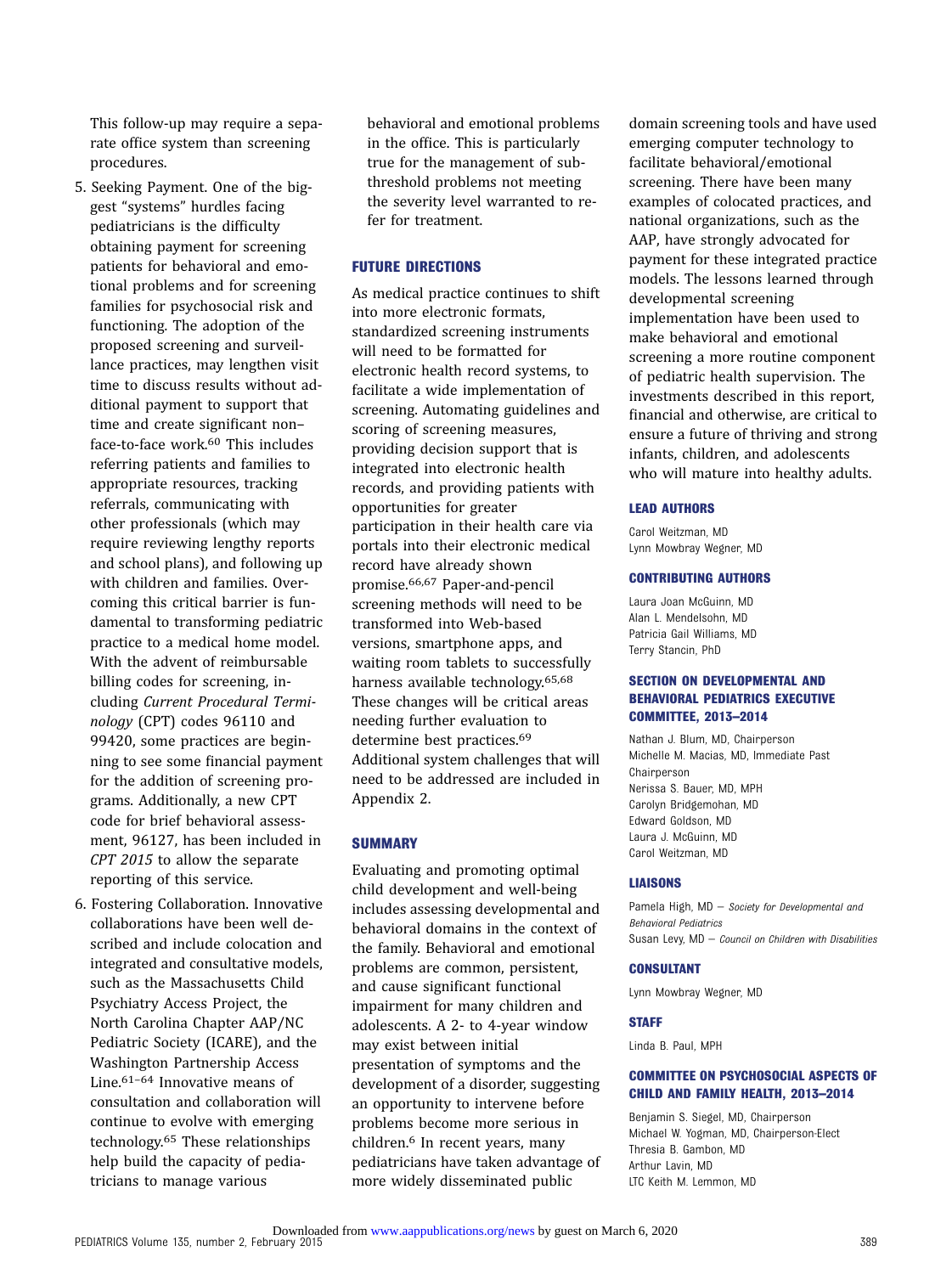Gerri Mattson, MD Laura Joan McGuinn, MD Jason Richard Rafferty, MD Lawrence Sagin Wissow, MD, MPH

#### **LIAISONS**

Ronald T. Brown, PhD – Society of Pediatric Psychology Terry Carmichael, MSW – National Association of Social Workers Jody K. Gurtler – National Association of Pediatric Nurse Practitioners Mary Jo Kupst, PhD - Society of Pediatric Psychology Leonard Read Sulik, MD – American Academy of Child and Adolescent Psychiatry

#### **CONSULTANT**

George J. Cohen, MD

#### **STAFF**

Stephanie Domain, MS, CHES

#### COUNCIL ON EARLY CHILDHOOD, 2013–2014

Elaine Donoghue, MD, Co-Chairperson Danette Swanson Glassy, MD, Co-Chairperson Mary Lartey Blankson, MD, MPH Beth A. DelConte, MD Marian Frances Earls, MD Dina Joy Lieser, MD Terri Denise McFadden, MD Alan L. Mendelsohn, MD Seth J. Scholer, MD, MPH Elaine E. Schulte, MD, MPH Jennifer Cohen Takagishi, MD Douglas Lee Vanderbilt, MD Patricia Gail Williams, MD

#### LIAISONS

Abbey D. Alkon, RN, PNP, PhD – National Association of Pediatric Nurse Practitioners Victoria Chen – Section on Medical Students, Residents, and Fellowship Trainees Barbara U. Hamilton, MA – Maternal and Child Health Bureau Child, Adolescent and Family Health Claire Lerner, LCSW – Zero to Three Stephanie Olmore – National Association for the Education of Young Children

#### ADVISOR

Susan S. Aronson, MD

#### **STAFF**

Jeanne M. VanOrsdal, MEd Charlotte O. Zia, MPH, CHES

#### SOCIETY FOR DEVELOPMENTAL AND BEHAVIORAL PEDIATRICS BOARD OF DIRECTORS, 2012–2013

Michelle M. Macias, MD, President John C. Duby, MD, President-Elect Marilyn Augustyn, MD, Secretary-Treasurer Desmond Kelly, MD, Immediate Past President Carolyn E. Ievers-Landis, PhD

Robert Needlman, MD Nancy Roizen, MD Franklin Trimm, MD Lynn Wegner, MD Beth Wildman, PhD

#### CONSULTANT

Terry Stancin, PhD

#### EXECUTIVE DIRECTOR

Laura Degnon, CAE

#### **REFERENCES**

- 1. Costello EJ, Mustillo S, Erkanli A, Keeler G, Angold A. Prevalence and development of psychiatric disorders in childhood and adolescence. Arch Gen Psychiatry. 2003;60(8):837–844
- 2. Report of the Surgeon General's Conference on Children's Mental Health: A National Action Agenda. Washington, DC: US Department of Health and Human Services, US Department of Education, US Department of Justice; 2000
- 3. Slomski A. Chronic mental health issues in children now loom larger than physical problems. JAMA. 2012;308(3): 223–225
- 4. Halfon N, Houtrow A, Larson K, Newacheck PW. The changing landscape of disability in childhood. Future Child. 2012;22(1):13–42
- 5. Merikangas KR, He JP, Burstein M, et al. Lifetime prevalence of mental disorders in U.S. adolescents: results from the National Comorbidity Survey Replication —Adolescent Supplement (NCS-A). J Am Acad Child Adolesc Psychiatry. 2010; 49(10):980–989
- 6. O'Connell ME, Boat TF, Warner KE; National Research Council (US) and Institute of Medicine (US) Committee on Prevention of Mental Disorders and Substance Abuse Among Children Youth and Young Adults: Research Advances and Promising Interventions. Preventing Mental, Emotional, and Behavioral Disorders Among Young People: Progress and Possibilities. Washington, DC: National Academies Press; 2009. Available at: [http://www.ncbi.nlm.nih.](http://www.ncbi.nlm.nih.gov/books/NBK32775.AccessedNovember26,2014) [gov/books/NBK32775. Accessed](http://www.ncbi.nlm.nih.gov/books/NBK32775.AccessedNovember26,2014) [November 26, 2014](http://www.ncbi.nlm.nih.gov/books/NBK32775.AccessedNovember26,2014)
- 7. Jaffee SR, Harrington H, Cohen P, Moffitt TE. Cumulative prevalence of psychiatric disorder in youths. J Am Acad Child Adolesc Psychiatry. 2005;44(5):406–407
- 8. Kim-Cohen J, Caspi A, Moffitt TE, Harrington H, Milne BJ, Poulton R. Prior juvenile diagnoses in adults with mental disorder: developmental follow-back of a prospective-longitudinal cohort. Arch Gen Psychiatry. 2003;60(7):709–717
- 9. Kessler RC, Berglund P, Demler O, Jin R, Merikangas KR, Walters EE. Lifetime prevalence and age-of-onset distributions of DSM-IV disorders in the National Comorbidity Survey Replication [published correction appears in Arch Gen Psychiatry. 2005;62(7):768 (Note: Merikangas, Kathleen R added)]. Arch Gen Psychiatry. 2005;62(6):593–602
- 10. Gills J. Screening practices of family physicians and pediatricians in 2 southern states. Infants Young Child. 2009;22(4):321–331
- 11. Briggs-Gowan MJ, Carter AS, Skuban EM, Horwitz SM. Prevalence of socialemotional and behavioral problems in a community sample of 1- and 2-year-old children. J Am Acad Child Adolesc Psychiatry. 2001;40(7):811–819
- 12. Qi CH, Kaiser AP. Behavior problems in preschool children from low-income families: review of the literature. Top Early Child Spec Educ. 2003;23(4): 188–216
- 13. Evans GW, Kim P. Multiple risk exposure as a potential explanatory mechanism for the socioeconomic status-health gradient. Ann N Y Acad Sci. 2010;1186(1): 174–189
- 14. Chartrand MM, Frank DA, White LF, Shope TR. Effect of parents' wartime deployment on the behavior of young children in military families. Arch Pediatr Adolesc Med. 2008;162(11): 1009–1014
- 15. Larson K, Russ SA, Crall JJ, Halfon N. Influence of multiple social risks on children's health. Pediatrics. 2008;121(2): 337–344
- 16. Felitti VJ, Anda RF, Nordenberg D, et al. Relationship of childhood abuse and household dysfunction to many of the leading causes of death in adults. The Adverse Childhood Experiences (ACE) Study. Am J Prev Med. 1998;14(4): 245–258
- 17. Anda RF, Felitti VJ, Bremner JD, et al. The enduring effects of abuse and related adverse experiences in childhood. A convergence of evidence from neurobiology and epidemiology. Eur Arch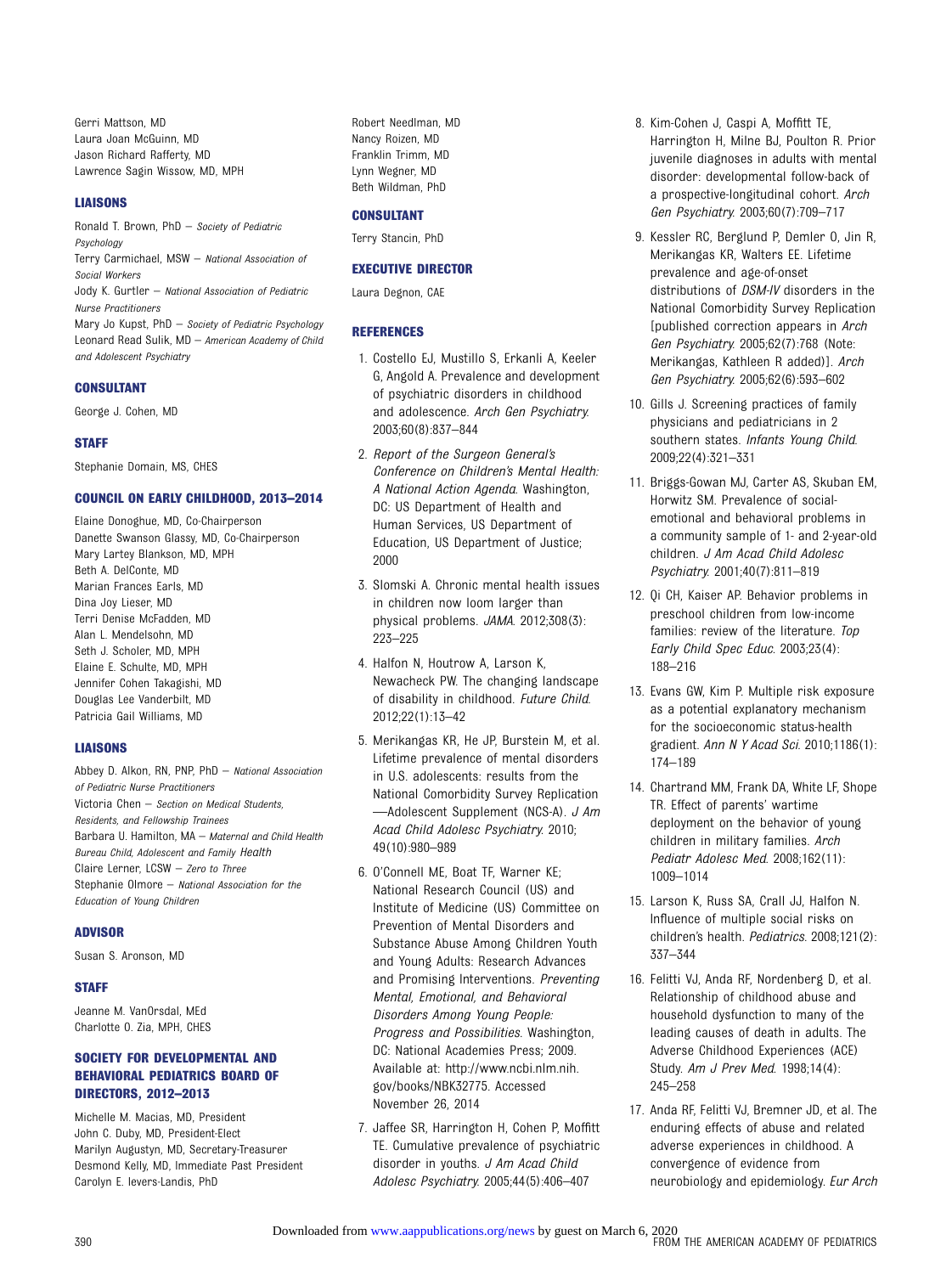Psychiatry Clin Neurosci. 2006;256(3): 174–186

- 18. Shonkoff JP, Garner AS; Committee on Psychosocial Aspects of Child and Family Health; Committee on Early Childhood, Adoption, and Dependent Care; Section on Developmental and Behavioral Pediatrics. The lifelong effects of early childhood adversity and toxic stress. Pediatrics. 2012;129(1). Available at: [www.pediatrics.org/cgi/content/full/129/](http://www.pediatrics.org/cgi/content/full/129/1/e232) [1/e232](http://www.pediatrics.org/cgi/content/full/129/1/e232)
- 19. Garner AS, Shonkoff JP; Committee on Psychosocial Aspects of Child and Family Health; Committee on Early Childhood, Adoption, and Dependent Care; Section on Developmental and Behavioral Pediatrics. Early childhood adversity, toxic stress, and the role of the pediatrician: translating developmental science into lifelong health. Pediatrics. 2012;129(1). Available at: [www.pediatrics.](http://www.pediatrics.org/cgi/content/full/129/1/e224) [org/cgi/content/full/129/1/e224](http://www.pediatrics.org/cgi/content/full/129/1/e224)
- 20. Foy JM; American Academy of Pediatrics Task Force on Mental Health. Enhancing pediatric mental health care: report from the American Academy of Pediatrics Task Force on Mental Health. Introduction. Pediatrics. 2010;125(suppl 3):S69–S74
- 21. American Academy of Pediatrics. Appendix S4: the case for routine mental health screening. Pediatrics. 2010;125 (suppl 3):S133–S139
- 22. Costello EJ, Edelbrock CS. Detection of psychiatric disorders in pediatric primary care: a preliminary report. J Am Acad Child Psychiatry. 1985;24(6): 771–774
- 23. Lavigne JV, Binns HJ, Christoffel KK, et al; Pediatric Practice Research Group. Behavioral and emotional problems among preschool children in pediatric primary care: prevalence and pediatricians' recognition. Pediatrics. 1993;91(3):649–655
- 24. Dulcan MK, Costello EJ, Costello AJ, Edelbrock C, Brent D, Janiszewski S. The pediatrician as gatekeeper to mental health care for children: do parents' concerns open the gate? J Am Acad Child Adolesc Psychiatry. 1990;29(3):453–458
- 25. Brown JD, Wissow LS. Screening to identify mental health problems in pediatric primary care: considerations for practice. Int J Psychiatry Med. 2010;  $40(1):1-19$
- 26. Stein REK, Horwitz SM, Storfer-Isser A, Heneghan A, Olson L, Hoagwood KE. Do pediatricians think they are responsible for identification and management of child mental health problems? Results of the AAP periodic survey. Ambul Pediatr. 2008;8(1):11–17
- 27. Sheldrick RC, Merchant S, Perrin EC. Identification of developmentalbehavioral problems in primary care: a systematic review. Pediatrics. 2011;128 (2):356–363
- 28. Gardner W, Kelleher KJ, Pajer KA, Campo JV. Primary care clinicians' use of standardized tools to assess child psychosocial problems. Ambul Pediatr. 2003;3(4):191–195
- 29. Cunningham PJ. Beyond parity: primary care physicians' perspectives on access to mental health care. Health Aff (Millwood). 2009;28(3):w490–w501
- 30. Olson AL, Kelleher KJ, Kemper KJ, Zuckerman BS, Hammond CS, Dietrich AJ. Primary care pediatricians' roles and perceived responsibilities in the identification and management of depression in children and adolescents. Ambul Pediatr. 2001;1(2):91–98
- 31. Horwitz SM, Kelleher KJ, Stein RE, et al. Barriers to the identification and management of psychosocial issues in children and maternal depression. Pediatrics. 2007;119(1):e208–e218
- 32. Stancin T, Palermo TM. A review of behavioral screening practices in pediatric settings: do they pass the test? J Dev Behav Pediatr. 1997;18(3): 183–194
- 33. Stein MT, Plonsky C, Zuckerman B, Carey WB. Reformatting the 9-month Health Supervision Visit to enhance developmental, behavioral and family concerns. J Dev Behav Pediatr. 2005;26 (1):56–60
- 34. Glascoe FP. In: Jacobson JW, Mulick JA, Rojahn J, eds. Developmental and Behavioral Screening: Handbook of Intellectual and Developmental Disabilities. New York, NY: Springer Publishing Company; 2007:353–371
- 35. Sheldrick RC, Henson BS, Neger EN, Merchant S, Murphy JM, Perrin EC. The baby pediatric symptom checklist: development and initial validation of a new social/emotional screening instrument for very young children. Acad Pediatr. 2013;13(1):72–80
- 36. Sheldrick RC, Henson BS, Merchant S, Neger EN, Murphy JM, Perrin EC. The Preschool Pediatric Symptom Checklist (PPSC): development and initial validation of a new social/emotional screening instrument. Acad Pediatr. 2012;12(5):456–467
- 37. Committee on Psychosocial Aspects of Child and Family Health and Task Force on Mental Health. Policy statement—The future of pediatrics: mental health competencies for pediatric primary care. Pediatrics. 2009;124(1):410–421
- 38. American Academy of Pediatrics. Appendix S5: coding for the mental health algorithm steps. Pediatrics. 2010; 125(suppl 3):S140–S152
- 39. American Academy of Pediatrics. Appendix S3: mental health practice readiness inventory. Pediatrics. 2010;125 (suppl 3):S129–S132
- 40. American Academy of Pediatrics. Children's Mental Health in Primary Care: Key AAP Resources. 2011. Available at: [http://www2.aap.org/commpeds/](http://www2.aap.org/commpeds/dochs/mentalhealth/KeyResources.html) [dochs/mentalhealth/KeyResources.html.](http://www2.aap.org/commpeds/dochs/mentalhealth/KeyResources.html) Accessed November 26, 2014
- 41. Task Force on Mental Health. Addressing Mental Health Concerns in Primary Care: A Clinician's Toolkit. Elk Grove Village, IL: American Academy of Pediatrics; 2010
- 42. Council on Children With Disabilities; Section on Developmental Behavioral Pediatrics; Bright Futures Steering Committee; Medical Home Initiatives for Children With Special Needs Project Advisory Committee. Identifying infants and young children with developmental disorders in the medical home: an algorithm for developmental surveillance and screening. Pediatrics. 2006;118(1):405–420
- 43. Arunyanart A, Fenick A, Ukritchon S, Imjaijitt W, Northrup V, Weitzman C. Developmental and Autism Screening: A Survey Across Six States. Infants Young Child. 2012;25(3):175–187
- 44. Earls M. Expanding innovation through networks: the Assuring Better Child Health and Development (ABCD) Project. N C Med J. 2009;70(3):253–255
- 45. Pilowsky DJ, Wickramaratne P, Talati A, et al. Children of depressed mothers 1 year after the initiation of maternal treatment: findings from the STAR\*D child study. Am J Psychiatry. 2008;165(9): 1136–1147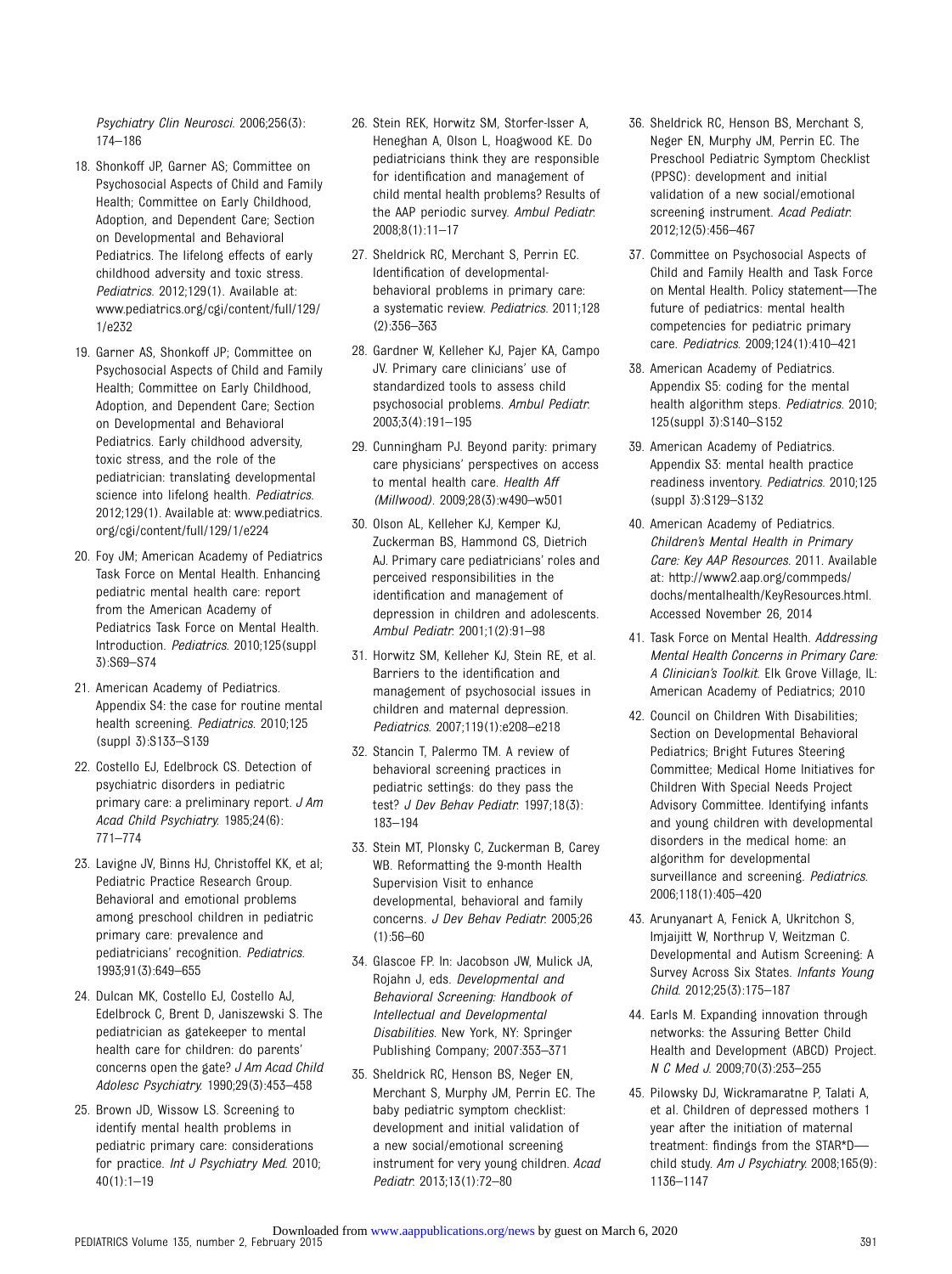- 46. Sanders MR, Markie-Dadds C, Turner KMT. Theoretical, scientific and clinical foundations of the Triple P-Positive Parenting Program: A population approach to the promotion of parenting competence, vol. 1. Brisbane, Australia: Parenting and Family Support Centre, The University of Queensland; 2003
- 47. Eyberg S. Parent-child interaction therapy. Child Fam Behav Ther. 1988; 10(1):33–46
- 48. Webster-Stratton C. The incredible years. Available at: http:/[/www.incredibleyears.](http://www.incredibleyears.com) [com](http://www.incredibleyears.com). Accessed November 26, 2014
- 49. Foster EM, Olchowski AE, Webster-Stratton CH. Is stacking intervention components cost-effective? An analysis of the Incredible Years program. J Am Acad Child Adolesc Psychiatry. 2007; 46(11):1414–1424
- 50. McNeil CB, Hembree-Kigin TL. Parentchild interaction therapy. New York, NY: Springer Publishing Company; 2010
- 51. Centers for Disease Control. Essentials for Childhood: Steps to Create Safe, Stable, and Nurturing Relationships. Atlanta, GA: National Center for Injury Prevention and Control Division of Violence Prevention Center for Injury Prevention
- 52. Levy SJ, Kokotailo PK; Committee on Substance Abuse. Substance use screening, brief intervention, and referral to treatment for pediatricians. Pediatrics. 2011;128(5). Available at: [www.pediatrics.org/cgi/content/full/128/](http://www.pediatrics.org/cgi/content/full/128/5/e1330) [5/e1330](http://www.pediatrics.org/cgi/content/full/128/5/e1330)
- 53. US Preventive Services Task Force. Screening and treatment for major depressive disorder in children and adolescents: US Preventive Services Task Force Recommendation Statement. Pediatrics. 2009;123(4):1223–1228
- 54. Garg A, Butz AM, Dworkin PH, Lewis RA, Thompson RE, Serwint JR. Improving the management of family psychosocial problems at low-income children's wellchild care visits: the WE CARE Project. Pediatrics. 2007;120(3):547–558
- 55. Dubowitz H, Feigelman S, Lane W, Kim J. Pediatric primary care to help prevent child maltreatment: The Safe Environment for Every Kid (SEEK) Model. Pediatrics. 2009;123(3):858–864
- 56. Perrin E. The Survey of Wellbeing of Young Children. 2012. Available at: http:// [www.theswyc.org](http://www.theswyc.org). Accessed November 26, 2014
- 57. AAP Taskforce on Mental Health. Mental Health Screening and Assessment Tools for Primary Care. Addressing Mental Health Concerns in Primary Care: A Clinician's Toolkit. Elk Grove Village, IL: American Academy of Pediatrics; 2012:1–20
- 58. Earls MF; The Committee on Psychosocial Aspects of Child and Family Health. Incorporating Recognition and Management of Perinatal and Postpartum Depression Into Pediatric Practice. Pediatrics. 2010;126(5): 1032–1039
- 59. Chaudron LH, Szilagyi PG, Campbell AT, Mounts KO, McInerny TK. Legal and ethical considerations: risks and benefits of postpartum depression screening at well-child visits. Pediatrics. 2007;119(1):123–128
- 60. Meadows T, Valleley R, Haack MK, Thorson R, Evans J. Physician "costs" in providing behavioral health in primary care. Clin Pediatr (Phila). 2011;50(5): 447–455
- 61. Honigfeld L, Nickel M. Integrating Behavioral Health and Primary Care: Making It Work in Four Practices in Connecticut. Farmington, CT: Child Health and Development Institute; 2010
- 62. Sarvet B, Gold J, Bostic JQ, et al. Improving access to mental health care for children: the Massachusetts Child Psychiatry Access Project. Pediatrics. 2010;126(6):1191–1200
- 63. Weitzman CC, Edmonds D, Davagnino J, Briggs-Gowan M. The association between parent worry and young children's social-emotional functioning. J Dev Behav Pediatr. 2011;32(9):660–667
- 64. Fenick AM, Dorsey KB. Brief Motivational Interviewing Training for Obesity Management in Pediatric Residency: BMI:4. Poster presentation, Pediatric Academic Societies Annual Meeting; 2011; Boston, MA
- 65. Kelleher KJ, Stevens J. Evolution of child mental health services in primary care. Acad Pediatr. 2009;9(1):7–14
- 66. Anand V, Carroll AE, Downs SM. Automated primary care screening in pediatric waiting rooms. Pediatrics. 2012;129(5). Available at: [www.](http://www.pediatrics.org/cgi/content/full/129/5/e1275) [pediatrics.org/cgi/content/full/129/5/](http://www.pediatrics.org/cgi/content/full/129/5/e1275) [e1275](http://www.pediatrics.org/cgi/content/full/129/5/e1275)
- 67. Wald JS, Middleton B, Bloom A, et al. A patient-controlled journal for an electronic medical record: issues and challenges. Stud Health Technol Inform. 2004;107(pt 2):1166–1170
- 68. Sturner R. The Child Health and Development Interactive System (CHADIS). Paper presented at the Seventh Annual National Institutes of Health Small Business Innovation Research/Small Business Technology Transfer Research Conference; 2005
- 69. Horwitz SM, Hoagwood KE, Garner A, et al. No technological innovation is a panacea: a case series in quality improvement for primary care mental health services. Clin Pediatr (Phila). 2008;47(7):685–692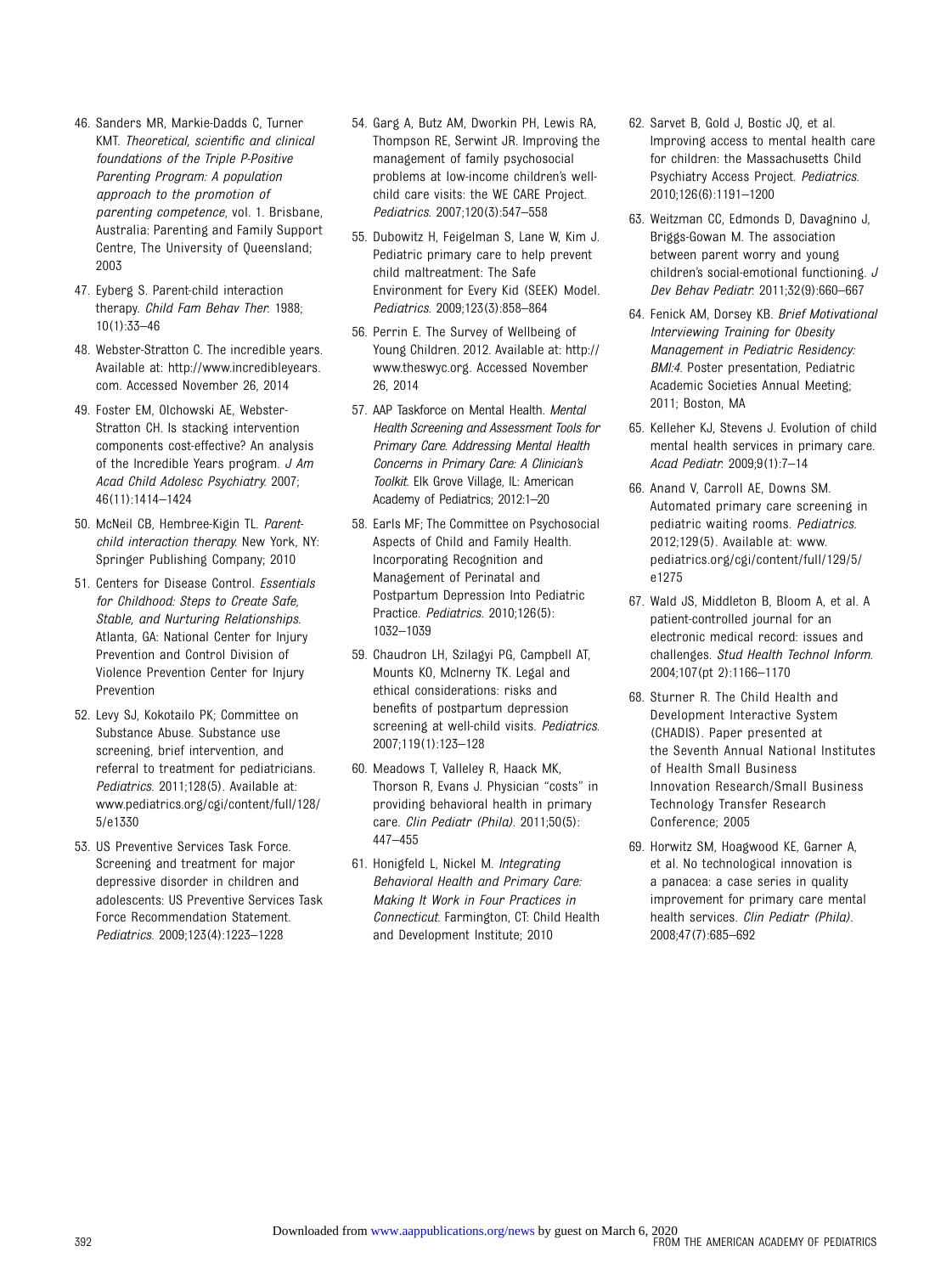| Category                                 | Screening Tool                                                                                           | Age Group                | No. of items      | Available Forms                                                                                                                                | Reported Psychometrics/Other                                                                                                | Link                                                                                         |
|------------------------------------------|----------------------------------------------------------------------------------------------------------|--------------------------|-------------------|------------------------------------------------------------------------------------------------------------------------------------------------|-----------------------------------------------------------------------------------------------------------------------------|----------------------------------------------------------------------------------------------|
|                                          |                                                                                                          |                          |                   |                                                                                                                                                |                                                                                                                             |                                                                                              |
|                                          |                                                                                                          |                          |                   | General Behavioral Screens                                                                                                                     |                                                                                                                             |                                                                                              |
| Young children<br>$(0 - 5)$              | Baby Pediatric Symptom<br>Checklist                                                                      | $2 - 17$ mo              | $\overline{12}$   | Parent completed                                                                                                                               | Retest reliability and internal<br>reliability >0.7                                                                         | https://sites.google.com/site/swycscreen                                                     |
|                                          | Preschool Pediatric Symptom<br>Checklist                                                                 | $18 - 60$ mo             | $\frac{8}{1}$     | Parent completed                                                                                                                               |                                                                                                                             | https://sites.google.com/site/swycscreen                                                     |
|                                          | Strengths and Difficulties<br>Questionnaire                                                              | $3-17y$                  | items<br>25       | teacher 4-10-y-old; parent/teacher<br>Parent/teacher 3(4)-y-old; parent/<br>follow-up forms available                                          | 88%-96%; available in >70 languages<br>sensitivity: 63%-94%, specificity:<br>Variable across cultural groups;               | http://www.sdqinfo.org                                                                       |
| School-age and<br>adolescent<br>children | Strengths and Difficulties<br>Questionnaire                                                              | $3-17y$                  | items<br>25       | report 11-17-y-old; parent/teacher/<br>Parent/teacher 4-10-y-old; parent/<br>teacher 11-17-y-old; youth self<br>self follow-up forms available | 88%-96%; available in >70 languages<br>sensitivity: 63%-94%, specificity:<br>Variable across cultural groups;               | http://www.sdqinfo.org                                                                       |
|                                          | Pediatric Symptom<br>Checklist-                                                                          | $4-16y$                  | items<br>₽        | >10 y; pictorial version available<br>Parent completed; youth self-report                                                                      | Variable psychometrics for detection of<br>psychiatric problems; available in<br>multiple languages                         | http://www.massgeneral.org/psychiatry/<br>services/psc_home.aspx                             |
|                                          | Pediatric Symptom<br>Checklist-35                                                                        | $4-16y$                  | 35 items          | >10 y; pictorial version available<br>Parent completed; youth self-report                                                                      | 68%-100%; available in multiple<br>Sensitivity: 80%-95%, specificity:<br>languages                                          | http://www.massgeneral.org/psychiatry/<br>services/psc_home.aspx                             |
|                                          |                                                                                                          |                          |                   | Psychosocial Screens                                                                                                                           |                                                                                                                             |                                                                                              |
|                                          | WE-CARE (Well-Child Care Visit,<br>Evaluation, Community<br>Resources, Advocacy,<br>Referral, Education) | Parent                   | 10 items          | Parent completed                                                                                                                               |                                                                                                                             | http://pediatrics.aappublications.org/<br>content/120/3/547.full#sec-1                       |
|                                          | Family Psychosocial Screen                                                                               | Parent                   | $~50$ items       | Parent completed                                                                                                                               | Variable psychometrics for detection<br>of specific psychosocial problems;<br>cut points for various domains<br>recommended | http://depts.washington.edu/dbpeds/<br>FamPsychoSocQaire.pdf<br>Screening%20Tools/           |
|                                          | Survey of Wellbeing in<br>Young Children                                                                 | Parent                   | items<br>$\sigma$ | Parent completed                                                                                                                               | Preliminary findings show promise                                                                                           | https://sites.google.com/site/swycscreen/<br>parts-of-the-swyc/family-questions              |
|                                          | Experience Score<br>Adverse Childhood                                                                    | Parent                   | 10 items          | Parent completed                                                                                                                               | Increasing score associated with many<br>adverse physical and mental health<br>outcomes                                     | http://acestoohigh.com/got-your-ace-score                                                    |
|                                          |                                                                                                          |                          |                   | Screens for Specific Disorders                                                                                                                 |                                                                                                                             |                                                                                              |
| depression<br>adolescent<br>Parental or  | Edinburgh Maternal<br>Depression                                                                         | Parent (mother) 10 items |                   | Parent self-report                                                                                                                             | Sensitivity 86%; specificity 78%                                                                                            | http://www.fresno.ucsf.edu/pediatrics/<br>downloads/edinburghscale.pdf                       |
|                                          | (Modification of the Patient<br>Health Questionnaire-<br>2 Question Screen                               | adolescents<br>Parent,   | items<br>$\sim$   | Parent or adolescent self-report                                                                                                               | Sensitivity: 83%-87%; specificity:<br>78%-92%                                                                               | Screen.pdf, http://www.cqaimh.org/pdf/<br>http://www.uphp.com/Two_Question_<br>tool_phq2.pdf |
|                                          | Patient Health Questionnaire<br>$(PHQ)$ -8                                                               | Parent                   | items<br>6        | Parent or Adolescent self-report                                                                                                               | specificity: 88% for major depression<br>Sensitivity: 88% for major depression;                                             | images/res/PHQ%20-%20Questions.pdf<br>http://www.integration.samhsa.gov/                     |

APPENDIX 1 Behavioral and Emotional Screening Measures for Use in Primary Care in the Public Domain<sup>a</sup> APPENDIX 1 Behavioral and Emotional Screening Measures for Use in Primary Care in the Public Domaina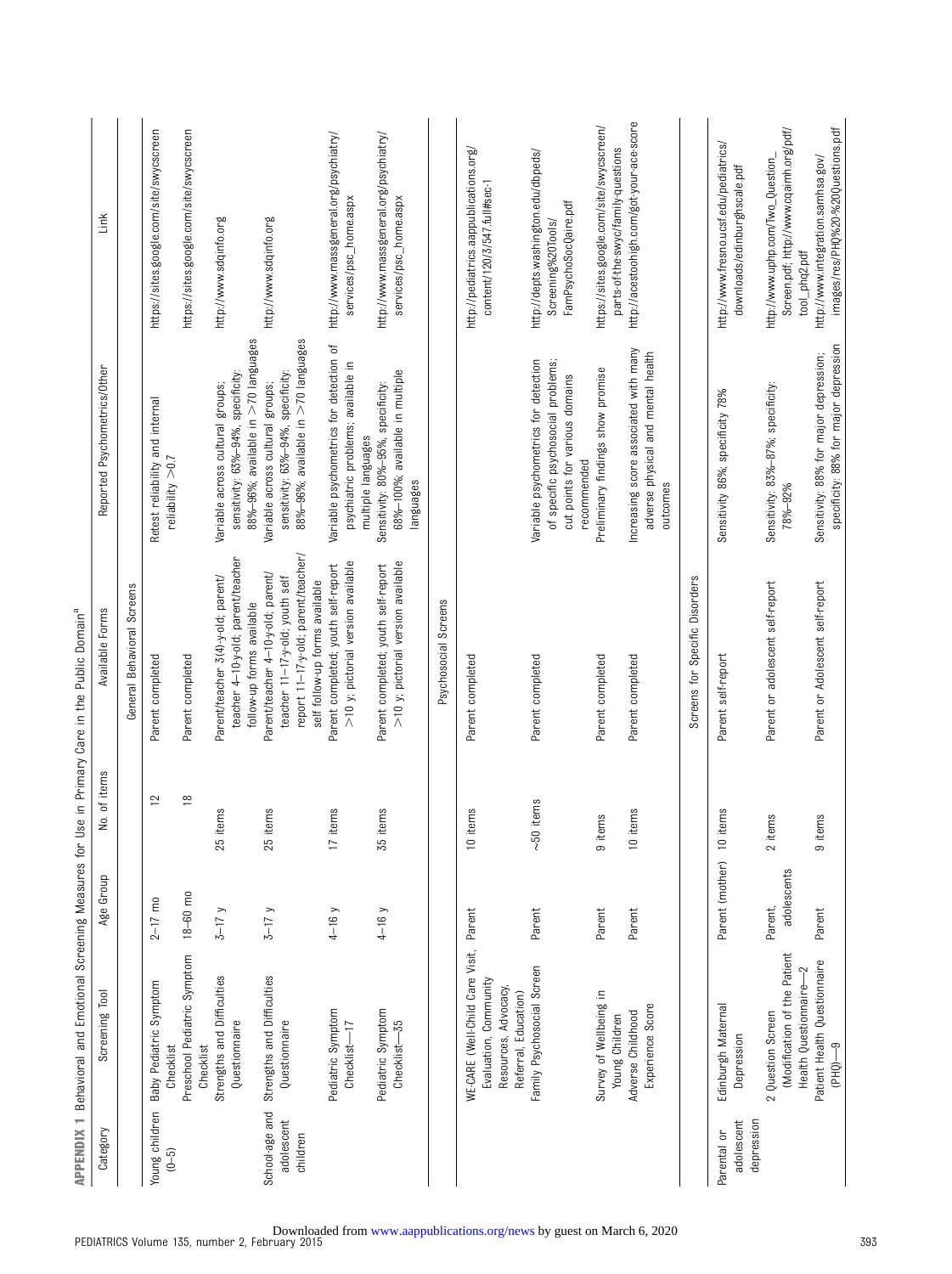| Link                         |                            | http://cesd-r.com                                                                                                                                                                                 | http://devepi.mc.duke.edu/mfq.html                                                        | http://www.ceasar-boston.org/CRAFFT                                             | http://www.integration.samhsa.gov/<br>images/res/CAGEAID.pdf                                                                           | tools-research/assessment-instruments<br>http://www.psychiatry.pitt.edu/research/ | http://www2.psy.uq.edu.au/~sues/scas                                             | toolkits_publications/complete_adhd/<br>03VanAssesScaleParent%20Infor.pdf,<br>mentalhealth/pdf/professionals/<br>http://www.brightfutures.org/<br>http://www.nichq.org/<br>bridges/adhd.pdf | http://www.adhd.net                                 | http://www.adhd.net                                            |
|------------------------------|----------------------------|---------------------------------------------------------------------------------------------------------------------------------------------------------------------------------------------------|-------------------------------------------------------------------------------------------|---------------------------------------------------------------------------------|----------------------------------------------------------------------------------------------------------------------------------------|-----------------------------------------------------------------------------------|----------------------------------------------------------------------------------|---------------------------------------------------------------------------------------------------------------------------------------------------------------------------------------------|-----------------------------------------------------|----------------------------------------------------------------|
| Reported Psychometrics/Other |                            | depressed and nondepressed youth.<br>for children $\lt 14$ indicate measure<br>may not discriminate well between<br>Coefficient $\alpha > 9$ ; sensitivity 91%;<br>specificity 81%. Psychometrics | Parent report version has shown a<br>sensitivity of 75%-86% and<br>specificity of 73%-87% | Sensitivity 76%-93%, specificity 76% to<br>94%; available in multiple languages | associated with a sensitivity of 79%<br>and specificity of $77\%$ , $\geq$ 2 answers<br>One or more positive answers is<br>70% and 85% | Coefficient a: .9                                                                 | High internal consistency and adequate<br>test-retest reliability in adolescents | Sensitivity 80%, specificity 75%, retest<br>reliability >0.80                                                                                                                               |                                                     | Coefficient $\alpha > 90$ ; available in<br>multiple languages |
| Available Forms              | General Behavioral Screens | Parent completed; youth self-report                                                                                                                                                               | Parent completed; youth self-report                                                       | Interview of youth; youth self-report<br>version available                      | Youth self-report                                                                                                                      | Parent completed; youth self-report                                               | Parent completed 2.5-6.5 y; youth<br>self-report 8-12 y                          | Parent, teacher completed; follow-up<br>forms available                                                                                                                                     | Parent, teacher completed                           | Parent, teacher completed                                      |
| No. of items                 |                            | 20 items                                                                                                                                                                                          | version: 34 items<br>9 items; long<br>Short version;                                      | questions, then<br>Three screener<br>6 items                                    | items                                                                                                                                  | items                                                                             | 45 items                                                                         | scale; 43-items<br>teacher scale<br>55-items parent                                                                                                                                         | 30 items (18-item<br>available)                     | version available)<br>90 items (18-item                        |
| Age Group                    |                            | adolescents<br>children as<br>6 available)<br>version for<br>(modified<br>young as<br>>14 y<br>Parent;                                                                                            | children as<br>used about<br>young as 7<br>Has been                                       | $11-21$ y old                                                                   | Adolescents                                                                                                                            | $\geq 8$ y                                                                        | $2.5 - 6.5$ y and<br>$8-12$ y                                                    | $4-18y$                                                                                                                                                                                     | $6 - 18y$                                           | $6 - 18y$                                                      |
| Screening Tool               |                            | Studies Depression Scale<br>Center for Epidemiologic                                                                                                                                              | Mood and Feelings<br>Questionnaire                                                        | Forget, Friends, Trouble)<br>CRAFFT (Car, Relax, Alone,                         | CAGE-AID                                                                                                                               | Related Disorders (SCARED)<br>Screen for Child Anxiety                            | Spence Children's Anxiety<br>Scale (SCAS)                                        | Vanderbilt ADHD Diagnostic<br>Rating Scales                                                                                                                                                 | of ADHD Symptoms (SWAN)<br>Strengths and Weaknesses | SNAP-IV                                                        |
| Category                     |                            |                                                                                                                                                                                                   |                                                                                           | Substance<br>abuse                                                              |                                                                                                                                        | Anxiety                                                                           |                                                                                  | <b>ADHD</b>                                                                                                                                                                                 |                                                     |                                                                |

variability in the strength of psychometric reliability between measures.

variability in the strength of psychometric reliability between measures.

APPENDIX 1 Continued

**APPENDIX 1 Continued**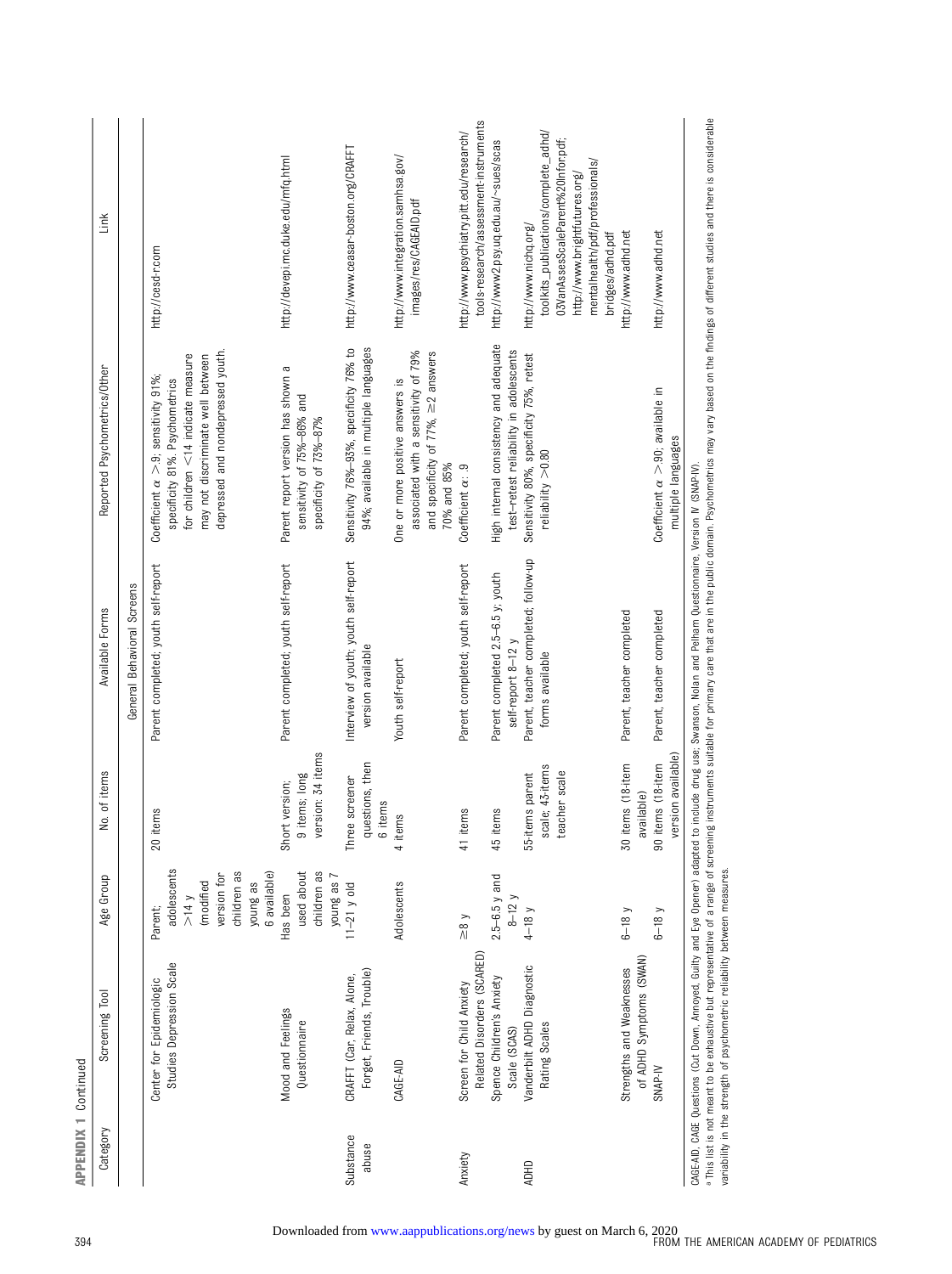#### APPENDIX 2 System Challenges

| Resources     | • Identify national programs to assist parents and pediatricians in identifying mental health resources such as Help Me Grow, <sup>69</sup> which has<br>established a centralized call center                                                                                                                       |
|---------------|----------------------------------------------------------------------------------------------------------------------------------------------------------------------------------------------------------------------------------------------------------------------------------------------------------------------|
|               | • Advocate for a greater workforce of mental health providers and developmental-behavioral pediatricians                                                                                                                                                                                                             |
|               | • Advocate for additional community mental health services and ensure they are of high quality                                                                                                                                                                                                                       |
| Screening     | • Develop additional well-validated screens to identify psychosocial risk                                                                                                                                                                                                                                            |
|               | • Develop and validate screens appropriate for use in low-literacy and non-English-speaking populations                                                                                                                                                                                                              |
| Payment       | • Advocate for payment for                                                                                                                                                                                                                                                                                           |
|               | behavioral, emotional, and substance abuse screening                                                                                                                                                                                                                                                                 |
|               | non-face-to-face time including care plan oversight, complex chronic care coordination and prolonged services                                                                                                                                                                                                        |
|               | • Evaluate enhanced payment systems for medical-home practices and monitor financial viability of hiring care coordinators                                                                                                                                                                                           |
|               | • Consider payment incentives for medical homes that include potentially enhanced reimbursement for behavioral and emotional<br>screening, family psychosocial, or substance use screening and all follow-up care, case management, care plan oversight, and prolonged<br>services in their capitation calculations. |
|               | • Evaluate cost savings associated with the detection and treatment of behavioral and emotional problems                                                                                                                                                                                                             |
| Collaboration | • Establish payment for collaborative care models that include telephone communications between providers, etc.                                                                                                                                                                                                      |
|               | • Develop efficient methods to ensure that results of community-based screening are reported to the medical home                                                                                                                                                                                                     |
| Other         | • Develop quality improvement initiatives related to behavioral and emotional screening as a part of maintenance of certification                                                                                                                                                                                    |
|               | • Develop electronic health records that incorporate screening but maintain patient privacy regarding behavioral and emotional problems<br>and family psychosocial stressors                                                                                                                                         |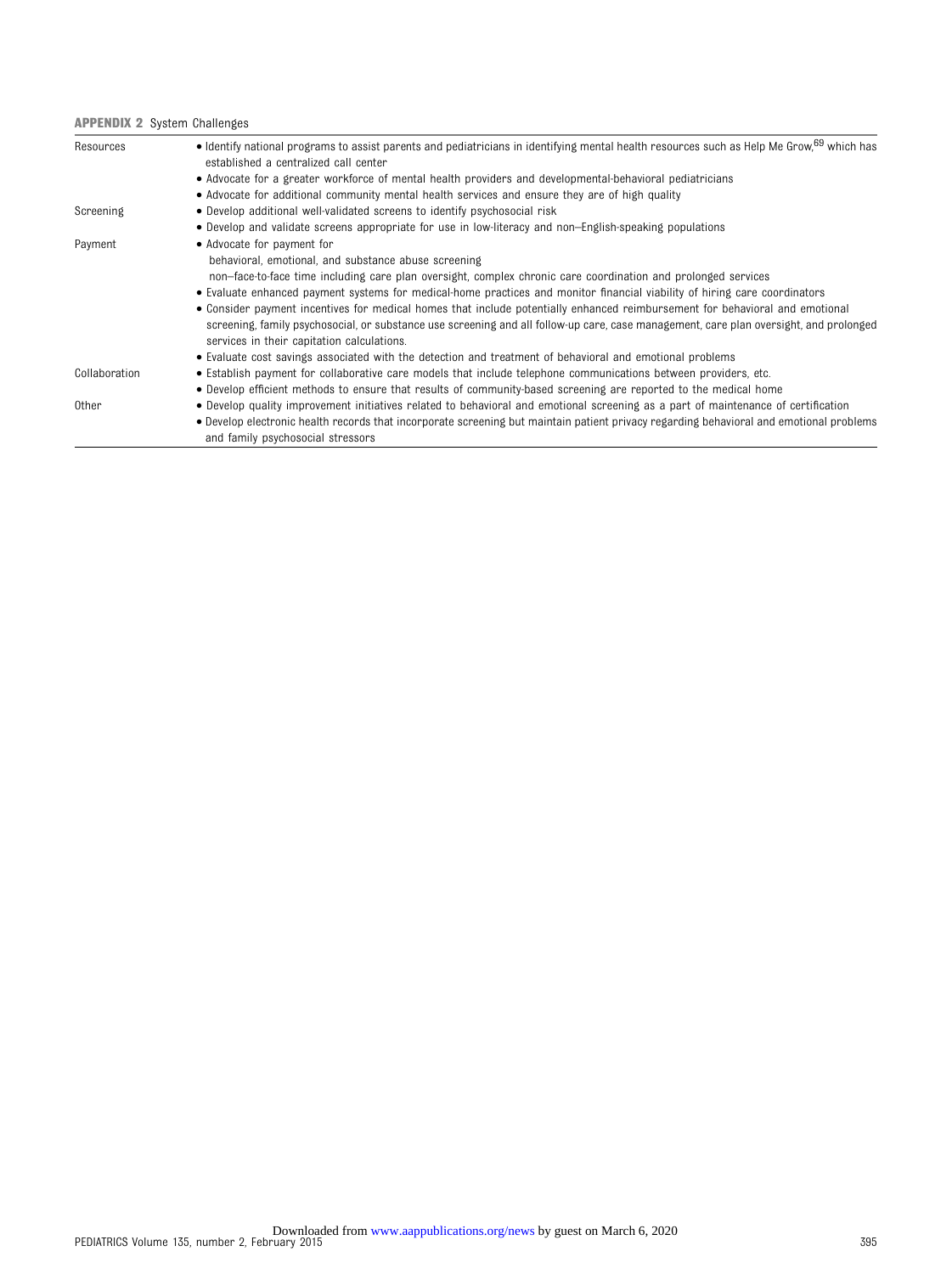### **Problems Promoting Optimal Development: Screening for Behavioral and Emotional**

*Pediatrics* 2015;135;384 SOCIETY FOR DEVELOPMENTAL AND BEHAVIORAL PEDIATRICS CHILD AND FAMILY HEALTH, COUNCIL ON EARLY CHILDHOOD, AND BEHAVIORAL PEDIATRICS, COMMITTEE ON PSYCHOSOCIAL ASPECTS OF Carol Weitzman, Lynn Wegner and the SECTION ON DEVELOPMENTAL AND

DOI: 10.1542/peds.2014-3716 originally published online January 26, 2015;

| <b>Updated Information &amp;</b><br><b>Services</b> | including high resolution figures, can be found at:<br>http://pediatrics.aappublications.org/content/135/2/384                                                                                                                                                                                                                                                                                                                                                                                                                                                                                                                                                                                                                                                                                                               |
|-----------------------------------------------------|------------------------------------------------------------------------------------------------------------------------------------------------------------------------------------------------------------------------------------------------------------------------------------------------------------------------------------------------------------------------------------------------------------------------------------------------------------------------------------------------------------------------------------------------------------------------------------------------------------------------------------------------------------------------------------------------------------------------------------------------------------------------------------------------------------------------------|
| <b>References</b>                                   | This article cites 41 articles, 8 of which you can access for free at:<br>http://pediatrics.aappublications.org/content/135/2/384#BIBL                                                                                                                                                                                                                                                                                                                                                                                                                                                                                                                                                                                                                                                                                       |
| <b>Subspecialty Collections</b>                     | This article, along with others on similar topics, appears in the<br>following collection $(s)$ :<br><b>Current Policy</b><br>http://www.aappublications.org/cgi/collection/current_policy<br><b>Council on Early Childhood</b><br>http://www.aappublications.org/cgi/collection/committee_on_early_<br>childhood_adopt_dept_care<br><b>Committee on Psychosocial Aspects of Child and Family Health</b><br>http://www.aappublications.org/cgi/collection/committee_on_psycho<br>social_aspects_of_child_and_family_health<br><b>Section on Developmental Behavioral Pediatrics</b><br>http://www.aappublications.org/cgi/collection/section_on_developm<br>ental_behavioral_pediatrics<br><b>Developmental/Behavioral Pediatrics</b><br>http://www.aappublications.org/cgi/collection/development:behavior<br>al issues sub |
| Permissions & Licensing                             | Information about reproducing this article in parts (figures, tables) or<br>in its entirety can be found online at:<br>http://www.aappublications.org/site/misc/Permissions.xhtml                                                                                                                                                                                                                                                                                                                                                                                                                                                                                                                                                                                                                                            |
| <b>Reprints</b>                                     | Information about ordering reprints can be found online:<br>http://www.aappublications.org/site/misc/reprints.xhtml                                                                                                                                                                                                                                                                                                                                                                                                                                                                                                                                                                                                                                                                                                          |